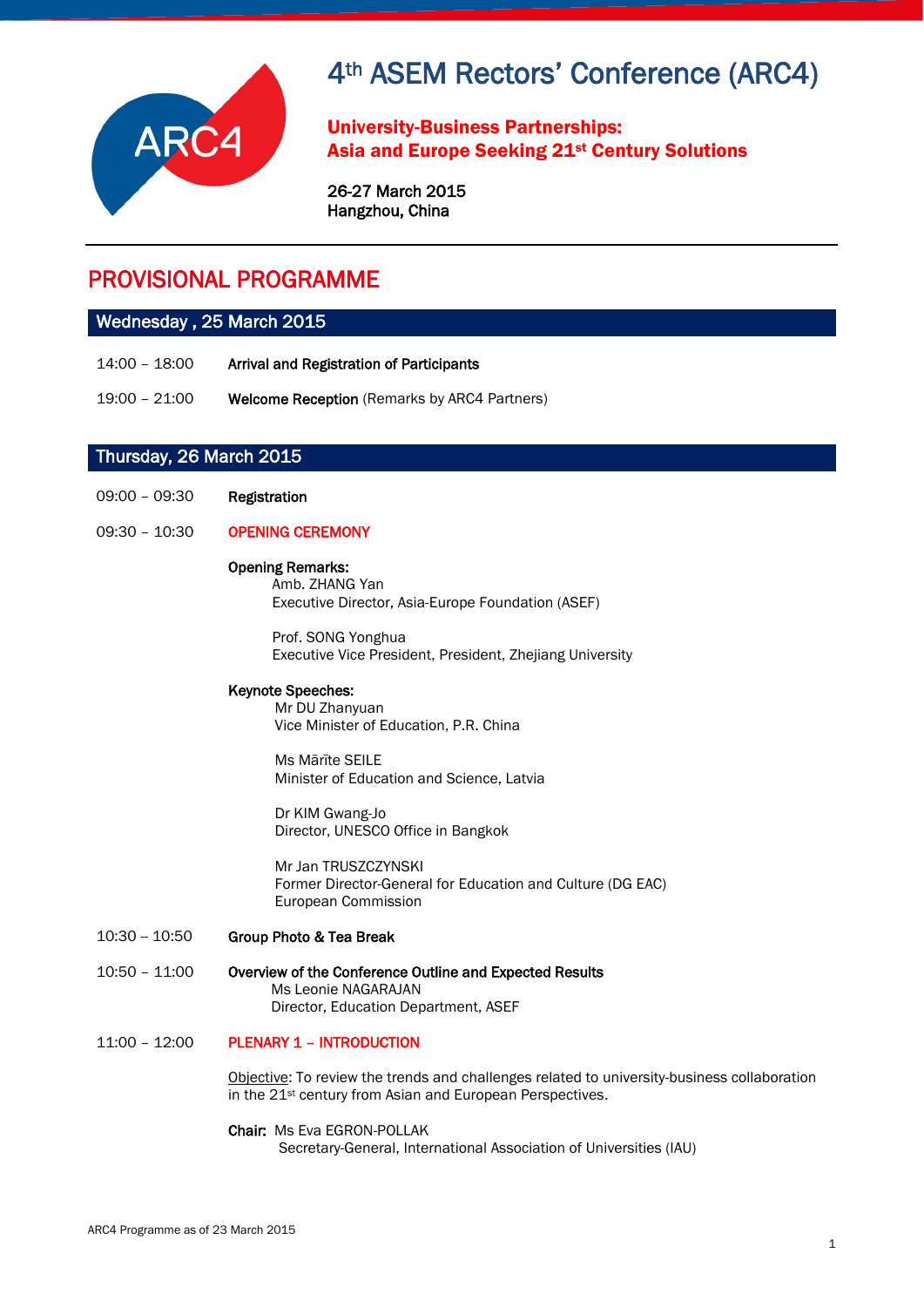

# University-Business Partnerships: Asia and Europe Seeking 21st Century Solutions

26-27 March 2015 Hangzhou, China

#### Panellists:

 Prof. Sibrandes POPPEMA President, University of Groningen, Netherlands (host-university of ARC3

 Prof. Dinesh SINGH Vice-Chancellor, University of Delhi

 Mr ZENG Ming Chief Strategic Officer, Alibaba Group

 Ms Olga BALAKINA Head of International Operations, Slush

### 12:00 - 13:00 PLENARY 2 - SETTING THE FRAMEWORK

Objective*:* To identify the key issues facing Asia and Europe related to the 3 Working Group (WG) topics and to set the framework for subsequent discussions.

#### Chair: Prof. WANG Libing Senior Programme Specialist in Higher Education, UNESCO

#### Panellists:

Prof. Nick MILES Pro-Vice-Chancellor of Nottingham University & Provost of Ningbo Campus WG1: University-Business Partnerships for Employability Skills

Ms Tea VARRAK Vice-Rector for Innovation and Internationalisation Tallinn University of Technology WG2: University-Business Partnerships for Entrepreneurship

Prof. LEE Sing Kong Vice-President (Education Strategies), Nanyang Technological University WG3: University-Business Partnerships for New Learning Environment through **Technology** 

#### 13:00 – 14:00 Lunch

### 14:00 – 15:45 WORKING SESSION 1 – SHARING GOOD PRACTICES

Objective: To showcase good practices in university-business partnerships and exchange views. Each of the 3 simultaneous working groups features 4 Rectors (2 from Asia, 2 from Europe) presenting case studies, followed by open discussions.

#### WG1: University-Business Partnerships for Employability Skills

Moderator: Prof. Dr Franck LEPREVOST Vice-President, University of Luxembourg

#### Presenters:

Assoc. Prof. Dr. Phout SIMMALAVONG Vice-President, National University of Laos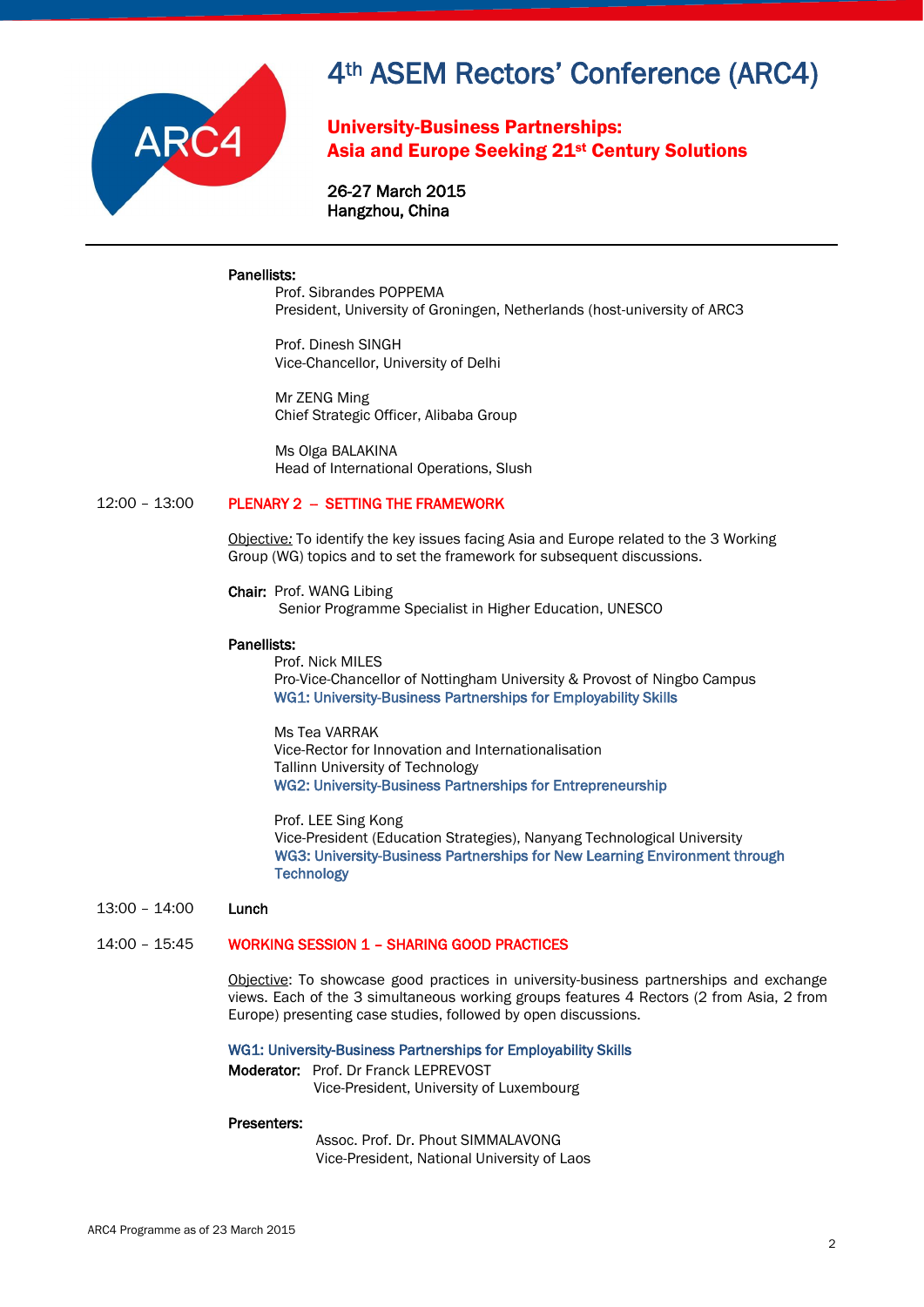

# University-Business Partnerships: Asia and Europe Seeking 21st Century Solutions

26-27 March 2015 Hangzhou, China

Prof. Andris KANGRO Vice-President, University of Latvia

Assoc. Prof. YEE Fook Cheong Vice-President, Singapore Institute of Technology

 Dr Éva SANDOR-KRISZT Rector, Budapest Business School

### WG2: University-Business Partnerships for Entrepreneurship

Moderator: Prof. James TANG Dean of School of Social Science, Special Advisor to President Singapore Management University

#### Presenters:

 Prof. TONG Chee Kiong Special Academic Advisor, Universiti Brunei Darussalam

Prof. Pericles MITKAS Rector, Aristotle University of Thessaloniki

Prof. Evgeny SHCHESNYAK First Vice-Rector for Economics, Peoples' Friendship University of Russia

Prof. Claudio FEIJOO Co-Director, Technical University of Madrid/Tongji University

#### WG3: University-Business Partnerships for New Learning Environment through Technology

Moderator: Prof. WONG Yuk-Shan President, Asian Association of Open Universities President, Open University of Hong Kong, China

#### Presenters:

Mr Munkhjargal DAVAASUREN President, Mongolian National University of Education

Prof. Claire SOTINEL Vice-President International, Université Paris Est Créteil

Prof. Dr Mongkol TECHAKUMPHU Vice-President, Chulalongkorn University

Prof. Nicolas LEVRAT Dean, Global Studies Institute, University of Geneva

- 15:45 16:15 Tea Break
- 16:15 18:15 Visit to Alibaba Group Headquarters
- 19:00 21:00 Dinner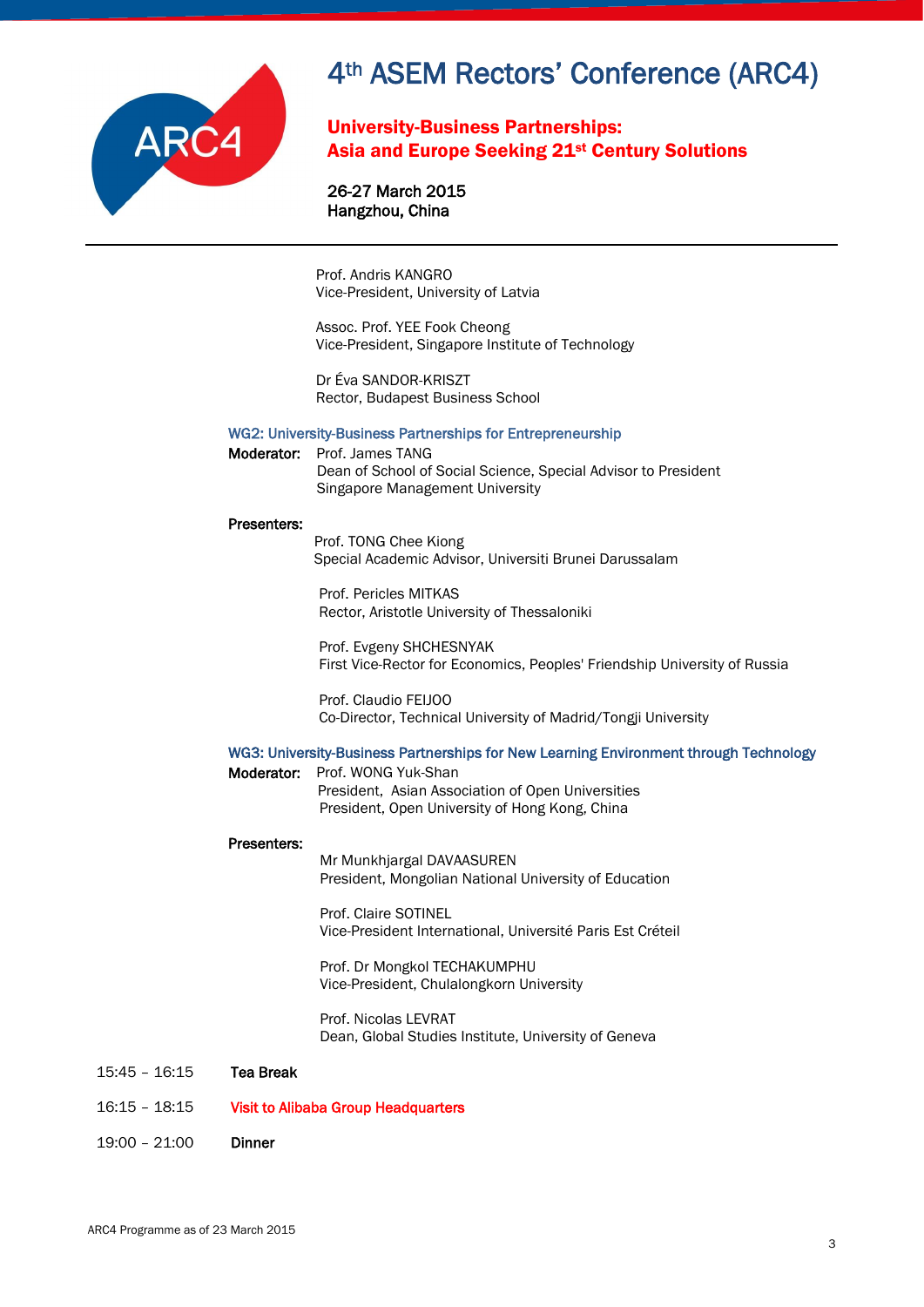

University-Business Partnerships: Asia and Europe Seeking 21st Century Solutions

26-27 March 2015 Hangzhou, China

## Friday, 27 March 2015

### 9:30 – 11:00 WORKING SESSION 2 – SEEKING SOLUTIONS

Objective: To explore potential solutions to challenges for university-business partnerships. Each of the 3 simultaneous working groups features 2 Rectors (1 from Asia, 1 from Europe) initiating the discussions. The opinions from the Students' Forum will be integrated into this session.

#### WG1: University-Business Partnerships for Employability Skills

Moderator: Prof. Dr Franck LEPREVOST Vice-President, University of Luxembourg

#### Discussion Initiators:

Assoc. Prof. Edwan KARDENA Director of Partnership and International Relations Special Representative of Rector, Institut Teknologi Bandung

Dr Markus WAECHTER Managing Director, Technische Universität München (TUM) Asia

#### WG2: University-Business Partnerships for Entrepreneurship

Moderator: Prof. James TANG

Dean of School of Social Science, Special Advisor to President Singapore Management University

#### Discussion Initiators:

Prof. Mukhambetkali BURKITBAYEV First Vice-Rector, Al-Farabi Kazakh National University

Prof. Jozef VERCRUYSSE Campus President, Ghent University Global Campus

# WG3: University-Business Partnerships for New Learning Environment through Technology

Moderator: Prof. Yuk-Shan WONG

President, Asian Association of Open Universities President, Open University of Hong Kong, China

#### Discussion Initiators:

Prof. WANG Houjun Vice President, University of Electronic Science and Technology of China

Prof. Damir BORAS Rector, University of Zagreb

**Tea Break**  $11:00 - 11:30$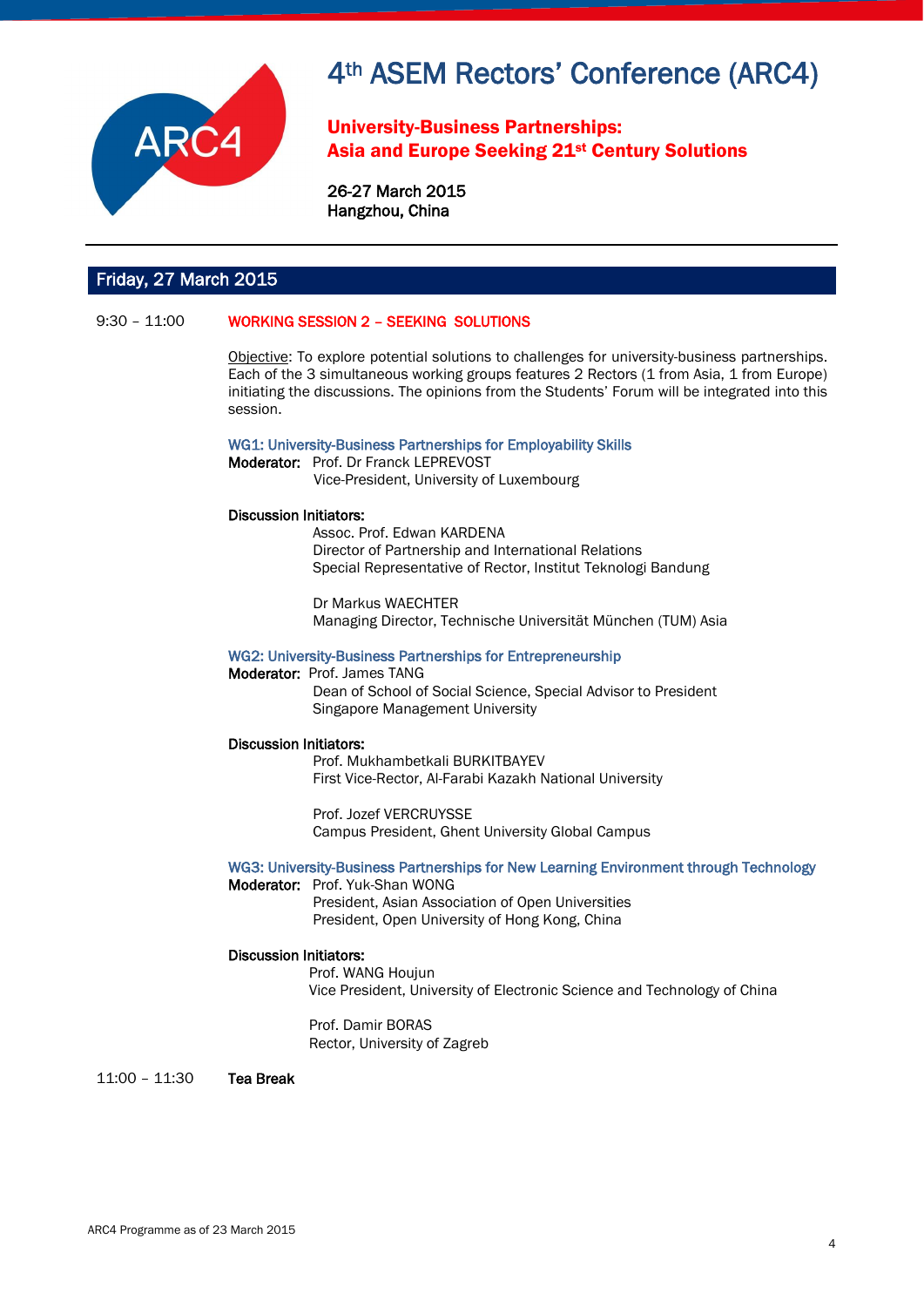

University-Business Partnerships: Asia and Europe Seeking 21st Century Solutions

26-27 March 2015 Hangzhou, China

#### 11:30 – 13:00 WORKING SESSION 3 – FORMULATING POLICY RECOMMENDATIONS

Objective: To develop policy recommendations for the 5th ASEM Education Ministers' Meeting (ASEM ME5) on key issues, in particular university governance innovation to facilitate partnerships with the business. Each of the 3 simultaneous working groups features 2 Rectors (1 from Asia, 1 from Europe) initiating the discussions. The suggestions from the Students' Forum will be integrated into the recommendations.

#### WG1: University-Business Partnerships for Employability Skills

Moderator: Prof. Dr Franck LEPREVOST Vice-President, University of Luxembourg

#### Discussion Initiators:

Prof. Mohd Amin JALALUDIN President/Vice-Chancellor, University of Malaya

Prof. Dr Ivan ILCHEV President, Sofia University "St. Kliment Ohridski"

#### WG2: University-Business Partnerships for Entrepreneurship

Moderator: Prof. James TANG Dean of School of Social Science, Special Advisor to President Singapore Management University

#### Discussion Initiators:

Prof. Asghar MUHAMMAD Rector, Pakistan National University of Sciences & Technology

Prof. Michalis ATTALIDES Rector, University of Nicosia

#### WG3: University-Business Partnerships for New Learning Environment through Technology

#### Moderator: Prof. Yuk-Shan WONG

 President, Asian Association of Open Universities President, Open University of Hong Kong, China

#### Discussion Initiators:

Dr Jose CRUZ Vice-President for University and Global Relations Ateneo de Manila University

Prof. Jan SKRHA Vice-Rector for International Relations and Mobility Charles University in Prague

Lunch  $13:00 - 14:00$ 

ARC4 Programme as of 23 March 2015